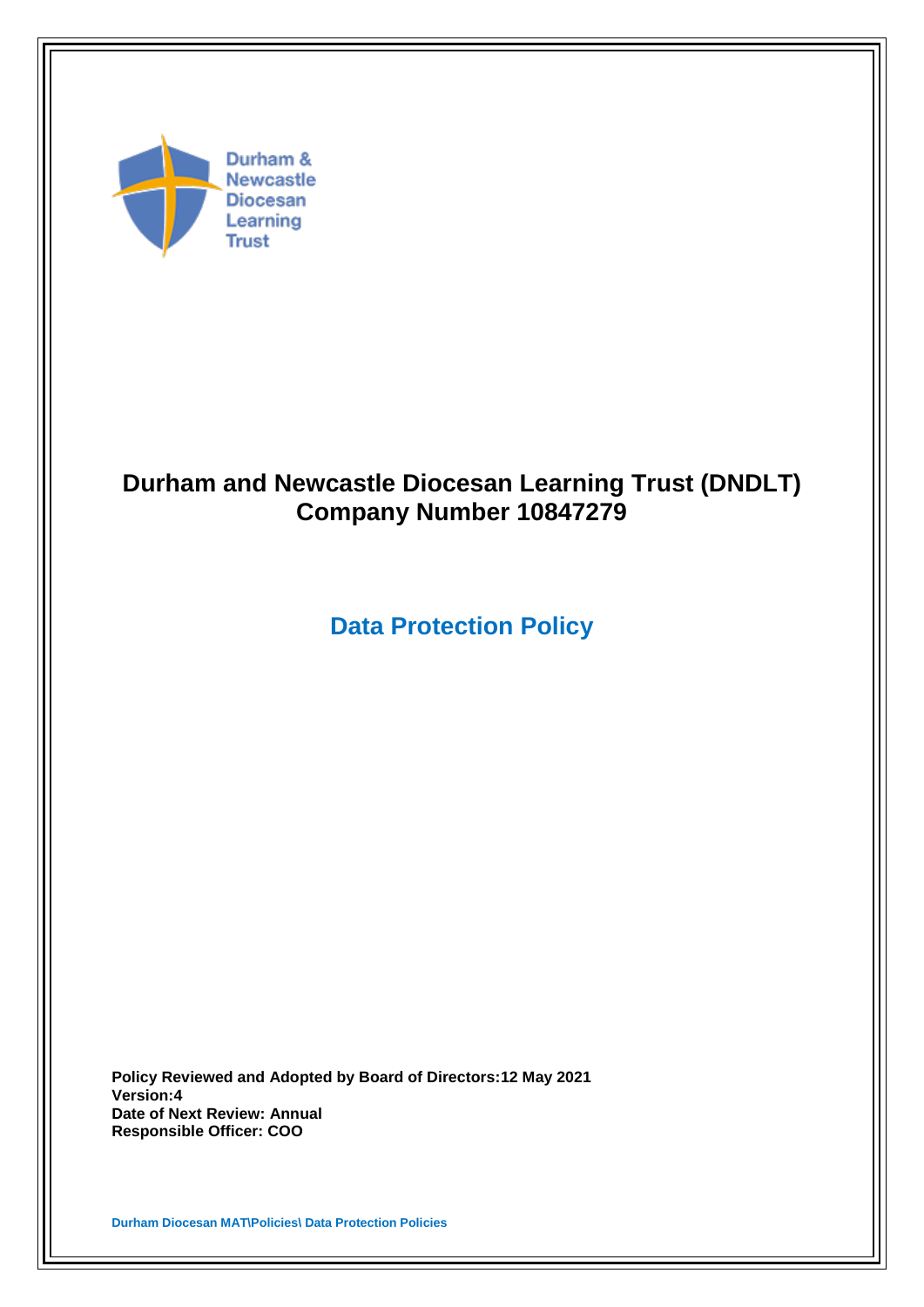#### **Contents:**

#### [Statement of intent](#page-2-0)

- 1. [Legal framework](#page-3-0)
- 2. [Applicable data](#page-3-1)
- 3. [Principles](#page-4-0)
- 4. [Accountability](#page-5-0)
- 5. [Data protection officer \(DPO\)](#page-6-0)
- 6. [Lawful processing](#page-6-1)
- 7. [Consent](#page-8-0)
- 8. [The right to be informed](#page-8-1)<br>9. The right of access
- [The right of access](#page-9-0)
- 10. [The right to rectification](#page-10-0)
- 11. [The right to erasure](#page-10-1)
- 12. [The right to restrict processing](#page-11-0)
- 13. [The right to data portability](#page-12-0)
- 14. [The right to object](#page-13-0)
- 15. [Automated decision making and profiling](#page-14-0)
- 16. [Privacy by design and privacy impact assessments](#page-14-1)
- 17. [Data breaches](#page-15-0)
- 18. [Data security](#page-16-0)
- 19. [Publication of information](#page-17-0)
- 20. [CCTV and photography](#page-18-0)
- 21. [Data retention](#page-19-0)
- 22. [DBS data](#page-19-1)
- 23. [Policy review](#page-19-2)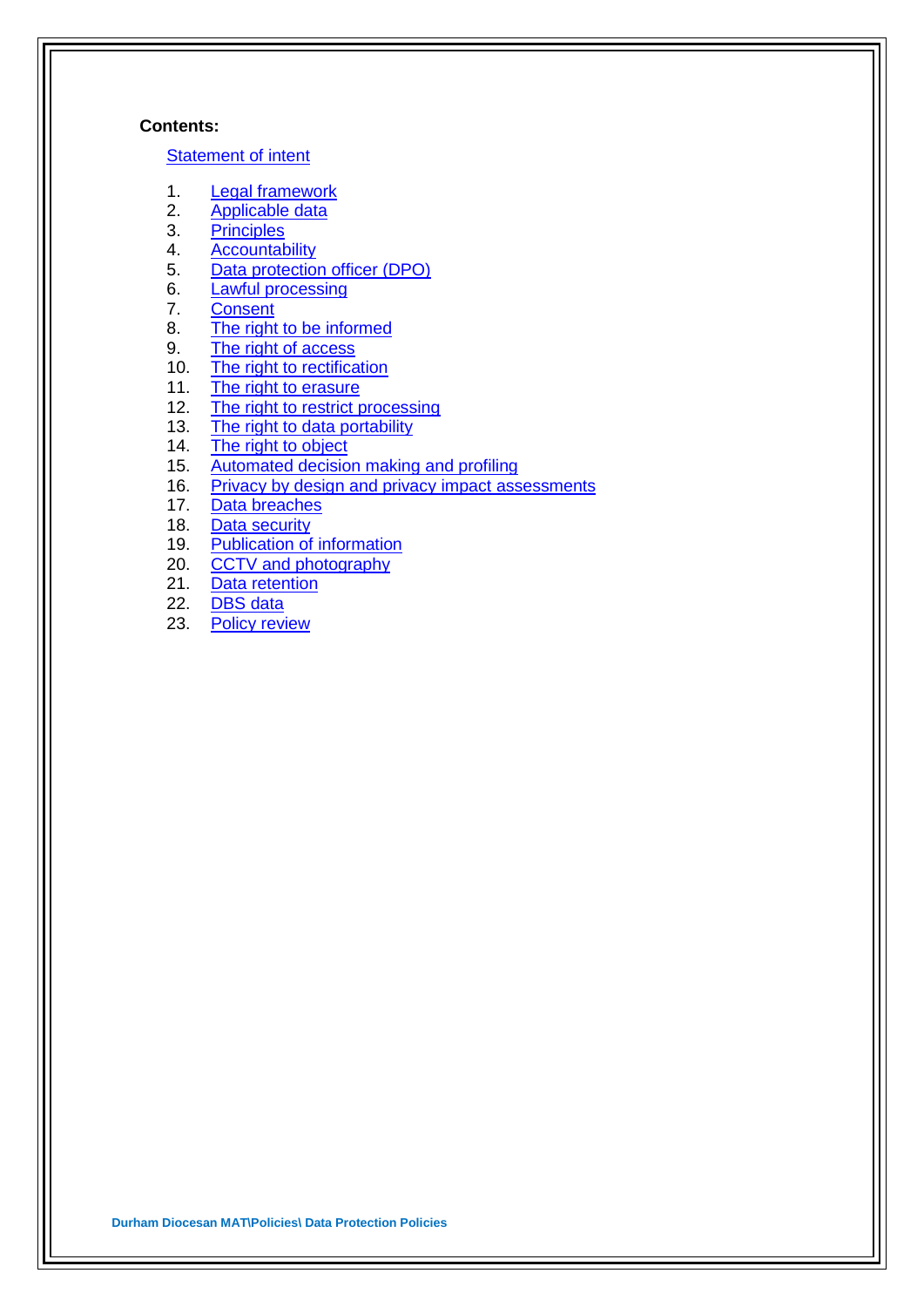#### <span id="page-2-0"></span>**Vision Statement:**

At the heart of our vision is our commitment to ensure all of our schools are places where children and young people develop and thrive academically, socially, culturally and spiritually. The drive for excellence and effectiveness in our schools is paramount, but not merely because the Government says so. The enabling of every child to flourish in their potential as a child of God is a sign and expression of the Kingdom and is at the heart of the Trust's distinctive mission. This vision statement will be taken into account in all of our policies and their implementation.

### **Statement of intent**

**DNDLT** is required to keep and process certain information about its staff members and pupils in accordance with its legal obligations under the data protection legislation.

The school may, from time to time, be required to share personal information about its staff or pupils with other organisations, mainly the LA, other schools and educational bodies, and potentially children's services.

This policy is in place to ensure all staff, directors and academy councillors are aware of their responsibilities and outlines how the school complies with the following core principles of the UK GDPR.

Organisational methods for keeping data secure are imperative, and **DNDLT** believes that it is good practice to keep clear practical policies, backed up by written procedures.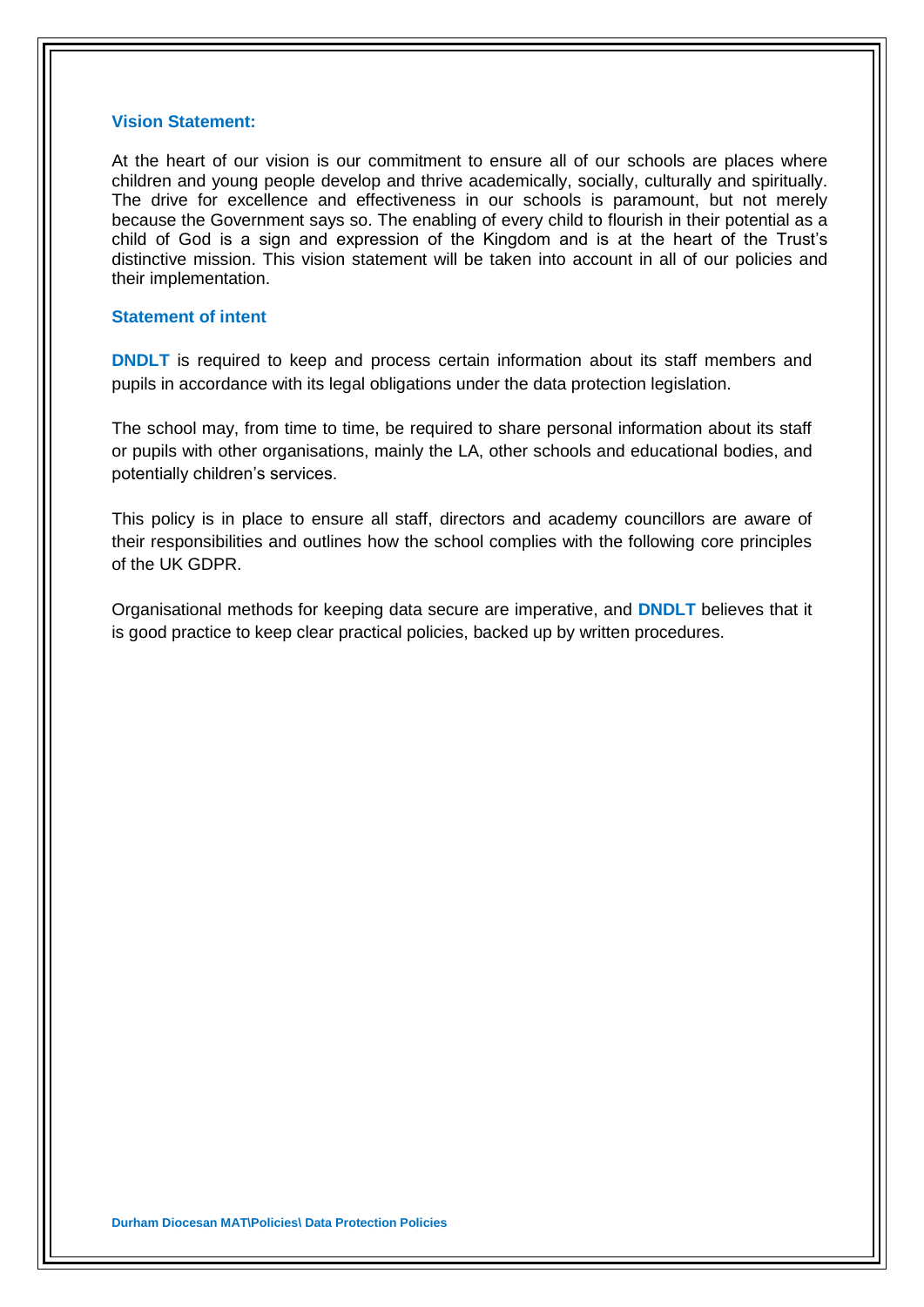# <span id="page-3-0"></span>**1. Legal framework**

- 1.1. This policy has due regard to legislation, including, but not limited to the following:
	- The Data Protection Act 2018
	- The UK General Data Protection Regulation (GDPR)
	- The Freedom of Information Act 2000
	- The Education (Pupil Information) (England) Regulations 2005 (as amended in 2018)
	- The Freedom of Information and Data Protection (Appropriate Limit and Fees) Regulations 2004
	- The School Standards and Framework Act 1998
	- Protection of Freedoms Act
- 1.2. This policy will also have regard to the following guidance:
- ICO (2021) 'Guide to the UK General Data Protection Regulation (UK GDPR)'
- DfE (2018) 'Data protection: a toolkit for schools'
- ICO (2012) 'IT asset disposal for organisations'
- 1.3. This policy will be implemented in conjunction with the following other school policies:
	- **E-security Policy**
	- **Freedom of Information Policy**
	- **CCTV Policy**
	- **Child Protection and Safeguarding Policy**

## <span id="page-3-1"></span>**2. Applicable data**

- 2.1. For the purpose of this policy, **personal data** refers to information that relates to an identifiable, living individual, including information such as an online identifier, e.g. an IP address. The UK GDPR applies to both automated personal data and to manual filing systems, where personal data is accessible according to specific criteria, as well as to chronologically ordered data and pseudonymised data, e.g. key-coded.
- 2.2. **Sensitive personal data** is referred to in the UK GDPR as 'special categories of personal data', and is defined as:
- Genetic data.
- Biometric data.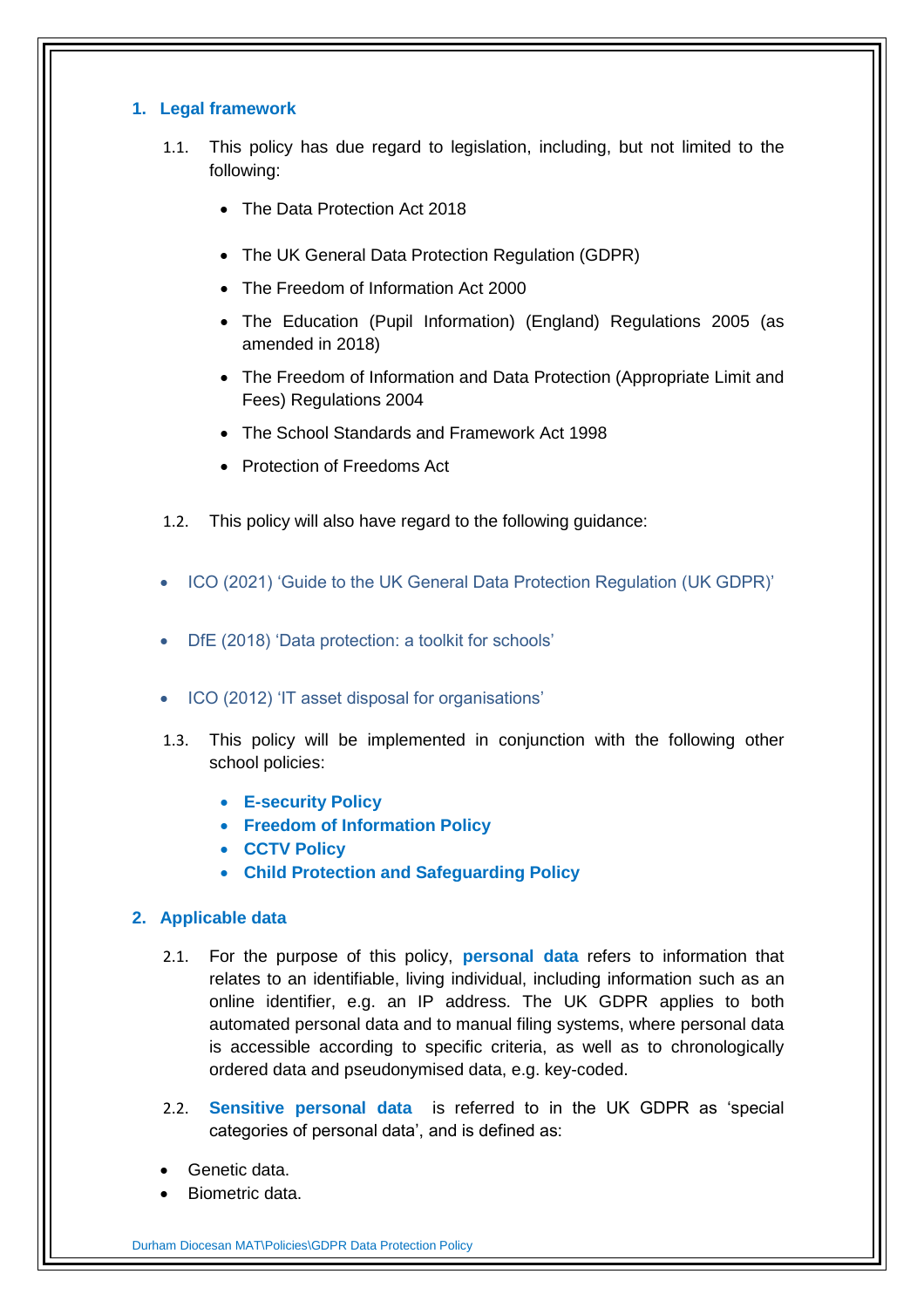- Data concerning health.
- Data concerning a person's sex life.
- Data concerning a person's sexual orientation.
- Personal data which reveals:
	- Racial or ethnic origin.
	- Political opinions.
	- Religious or philosophical beliefs.
	- Trade union membership.
	- Principles.

2.3 'Sensitive personal data' does not include data about criminal allegations, proceedings or convictions. In the case of criminal offence data, schools are only able to process this if it is either:

- Under the control of official authority; or
- Authorised by domestic law.

The latter point can only be used if the conditions of the reason for storing and requiring the data fall into one of the conditions below:

 The processing is necessary for the purposes of performing or exercising obligations or rights which are imposed or conferred by law on the controller of the data subject in connection with employment, social security, social protection, health or social care purposes, public health and research.

# <span id="page-4-0"></span>**3. Principles**

- 3.1. In accordance with the requirements outlined in the UK GDPR, personal data will be:
	- Processed lawfully, fairly and in a transparent manner in relation to individuals.
	- Collected for specified, explicit and legitimate purposes and not further processed in a manner that is incompatible with those purposes; further processing for archiving purposes in the public interest, scientific or historical research purposes or statistical purposes shall not be considered to be incompatible with the initial purposes.
	- Adequate, relevant and limited to what is necessary in relation to the purposes for which they are processed.
	- Accurate and, where necessary, kept up-to-date; every reasonable step must be taken to ensure that personal data that are inaccurate, having regard to the purposes for which they are processed, are erased or rectified without delay.
	- Kept in a form which permits identification of data subjects for no longer than is necessary for the purposes for which the personal data are processed; personal data may be stored for longer periods, insofar as the personal data will be processed solely for archiving purposes in the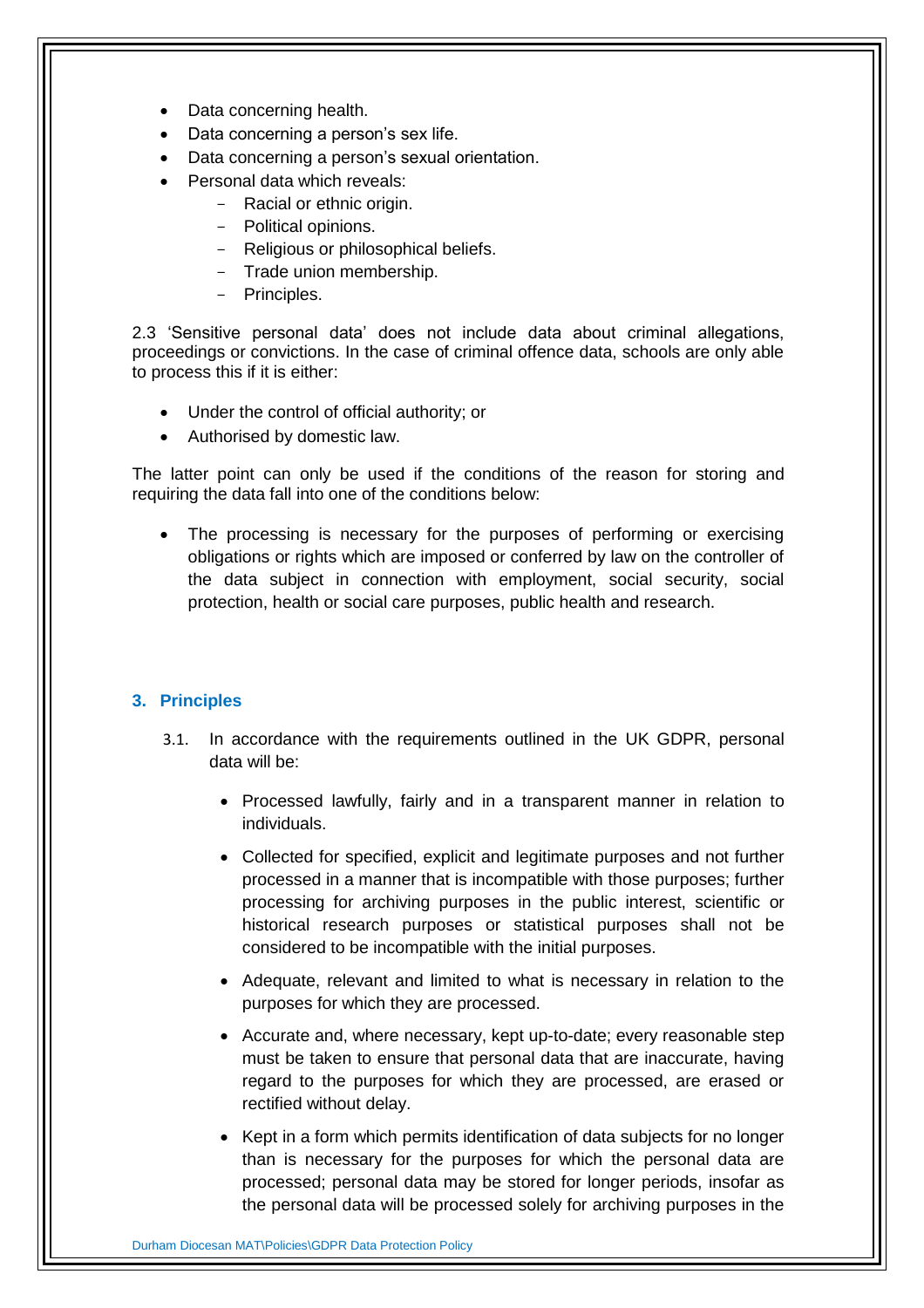public interest, scientific or historical research purposes or statistical purposes, subject to implementation of the appropriate technical and organisational measures required by the UK GDPR in order to safeguard the rights and freedoms of individuals.

- Processed in a manner that ensures appropriate security of the personal data, including protection against unauthorised or unlawful processing and against accidental loss, destruction or damage, using appropriate technical or organisational measures.
- 3.2. The UK GDPR also requires that "the controller shall be responsible for, and able to demonstrate, compliance with the principles".

### <span id="page-5-0"></span>**4. Accountability**

- 4.1. DNDLT will implement appropriate technical and organisational measures to demonstrate that data is processed in line with the principles set out in the UK GDPR.
- 4.2. The school will provide comprehensive, clear and transparent privacy policies.The trust will be able to demonstrate how data is processed as a whole across the MAT, and will take steps to ensure each individual school within the trust is adhering to the same procedure and that this is being implemented and enforced in line with the wider trust policies.
- 4.3. Records of activities relating to higher risk processing will be maintained, such as the processing of special categories data or that in relation to criminal convictions and offences.
- 4.4. Internal records of processing activities will include the following:
	- Name and details of the organisation
	- Purpose(s) of the processing
	- Description of the categories of individuals and personal data
	- Retention schedules
	- Categories of recipients of personal data
	- Description of technical and organisational security measures
	- Details of transfers to third countries, including documentation of the transfer mechanism safeguards in place
- 4.5. The school will implement measures that meet the principles of data protection by design and data protection by default, such as:
	- Data minimisation.
	- Pseudonymisation.
	- Transparency.
	- Allowing individuals to monitor processing.
	- Continuously creating and improving security features.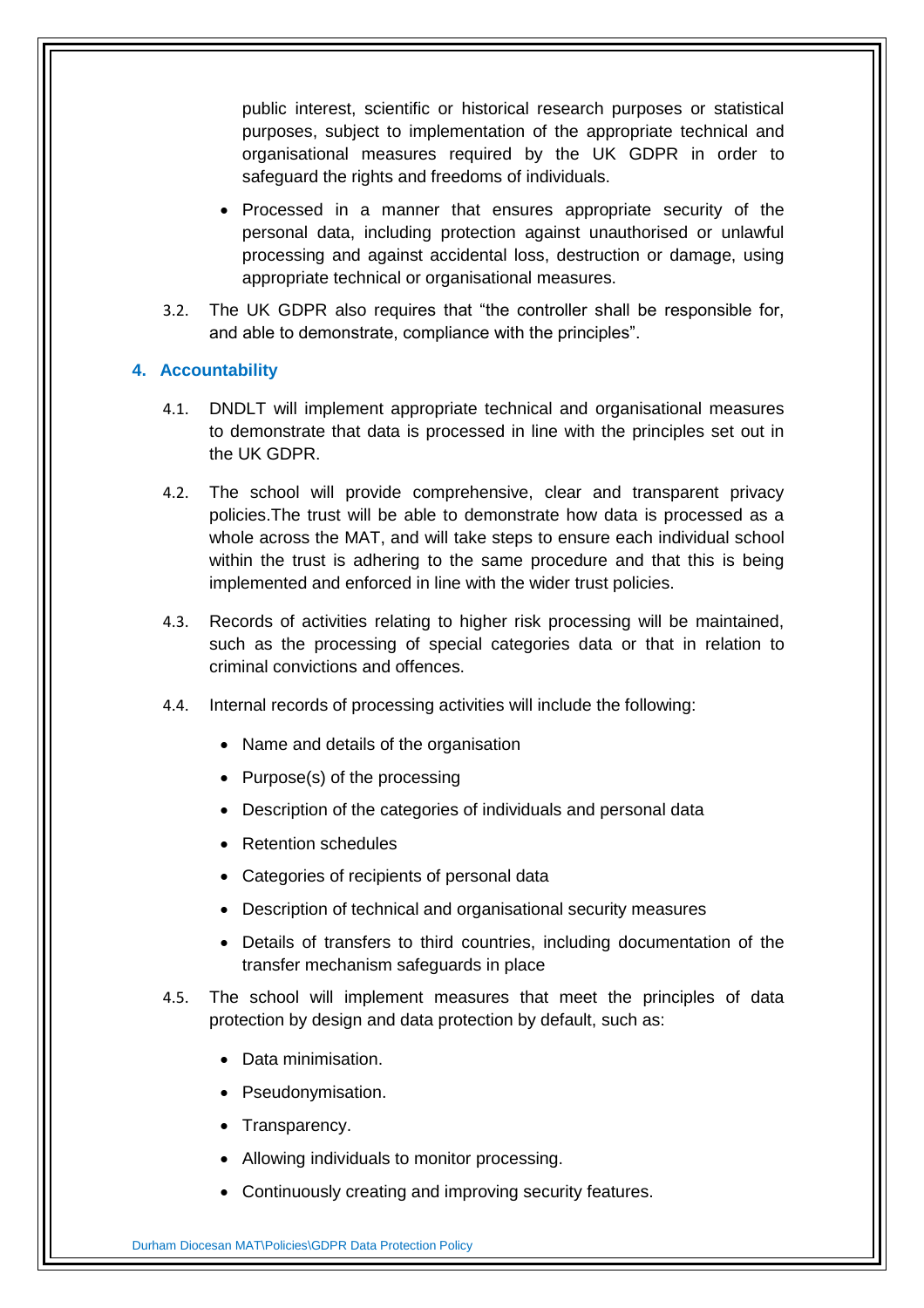4.6. Data protection impact assessments will be used, where appropriate.

# <span id="page-6-0"></span>**5. Data protection officer (DPO)**

- 5.1. A DPO will be appointed in order to:
	- Inform and advise the school and its employees about their obligations to comply with the UK GDPR and other data protection laws.
	- Monitor the school's compliance with the UK GDPR and other laws, including managing internal data protection activities, advising on data protection impact assessments, conducting internal audits, and organising provision of the required training to staff members.
- 5.2. An existing employee of DNDLT will be appointed to the role of DPO provided that their duties are compatible with the duties of the DPO and do not lead to a conflict of interests.. Each school will have an individual who is responsible for data protection within the school (nominated person).
- 5.3. The individual appointed as DPO will have professional experience and knowledge of data protection law.
- 5.4. The DPO will report to the CEO. The nominated person will report to the highest level of management at the school, which is the **Headteacher**.
- 5.5. The DPO will operate independently and will not be dismissed or penalised for performing their task.

# <span id="page-6-1"></span>**6. Lawful processing**

- 6.1. The legal basis for processing data will be identified and documented prior to data being processed.
- 6.2. Under the GDPR, data will be lawfully processed under the following conditions:
	- The consent of the data subject has been obtained.
	- Processing is necessary for:
		- Compliance with a legal obligation.
		- The performance of a task carried out in the public interest or in the exercise of official authority vested in the controller.
		- For the performance of a contract with the data subject or to take steps to enter into a contract.
		- **Protecting the vital interests of a data subject or another person.**
		- For the purposes of legitimate interests pursued by the controller or a third party, except where such interests are overridden by the interests, rights or freedoms of the data subject. (This condition is not available to processing undertaken by the school in the performance of its tasks.)
- 6.3. Sensitive data will only be processed under the following conditions:
	- Explicit consent of the data subject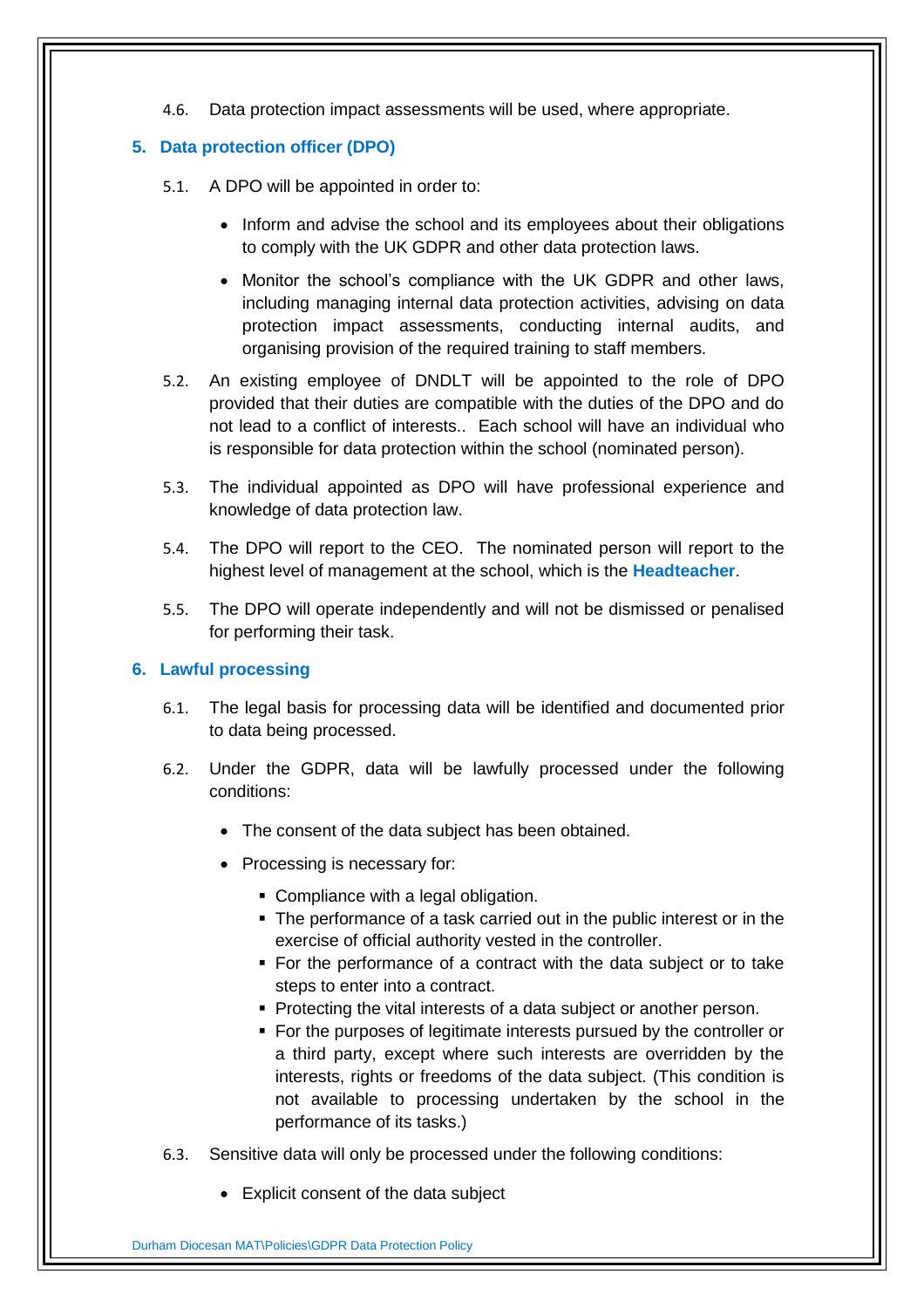- Processing carried out by a not-for-profit body with a political, philosophical, religious or trade union aim provided the processing relates only to members or former members (or those who have regular contact with it in connection with those purposes) and provided there is no disclosure to a third party without consent.
- Processing relates to personal data manifestly made public by the data subject.
- Processing is necessary for:
	- Carrying out obligations under employment, social security or social protection law, or a collective agreement.
	- Protecting the vital interests of a data subject or another individual where the data subject is physically or legally incapable of giving consent.
	- The establishment, exercise or defence of legal claims or where courts are acting in their judicial capacity.
	- Reasons of substantial public interest on the basis of Union or Member State law which is proportionate to the aim pursued and which contains appropriate safeguards.
	- The purposes of preventative or occupational medicine, for assessing the working capacity of the employee, medical diagnosis, the provision of health or social care or treatment or management of health or social care systems and services on the basis in law.
	- Reasons of public interest in the area of public health, such as protecting against serious cross-border threats to health or ensuring high standards of healthcare and of medicinal products or medical devices.
	- Archiving purposes in the public interest, or scientific and historical research purposes or statistical purposes in accordance with Article 89(1).
	- When none of the above apply, consent will be obtained by the data subject to the processing of their special category personal data.

6.4 For personal data to be processed fairly, data subjects must be made aware:

- That the personal data is being processed.
- Why the personal data is being processed.
- What the lawful basis is for that processing.
- Whether the personal data will be shared, and if so, with whom.
- The existence of the data subject's rights in relation to the processing of that personal data.
- The right of the data subject to raise a complaint with the ICO in relation to any processing.
- 6.5 There may be circumstances where it is considered necessary to process personal data or special category personal data in order to protect the vital interests of a data subject. This may include medical emergencies where it is not possible for the data subject to give consent to the processing. In such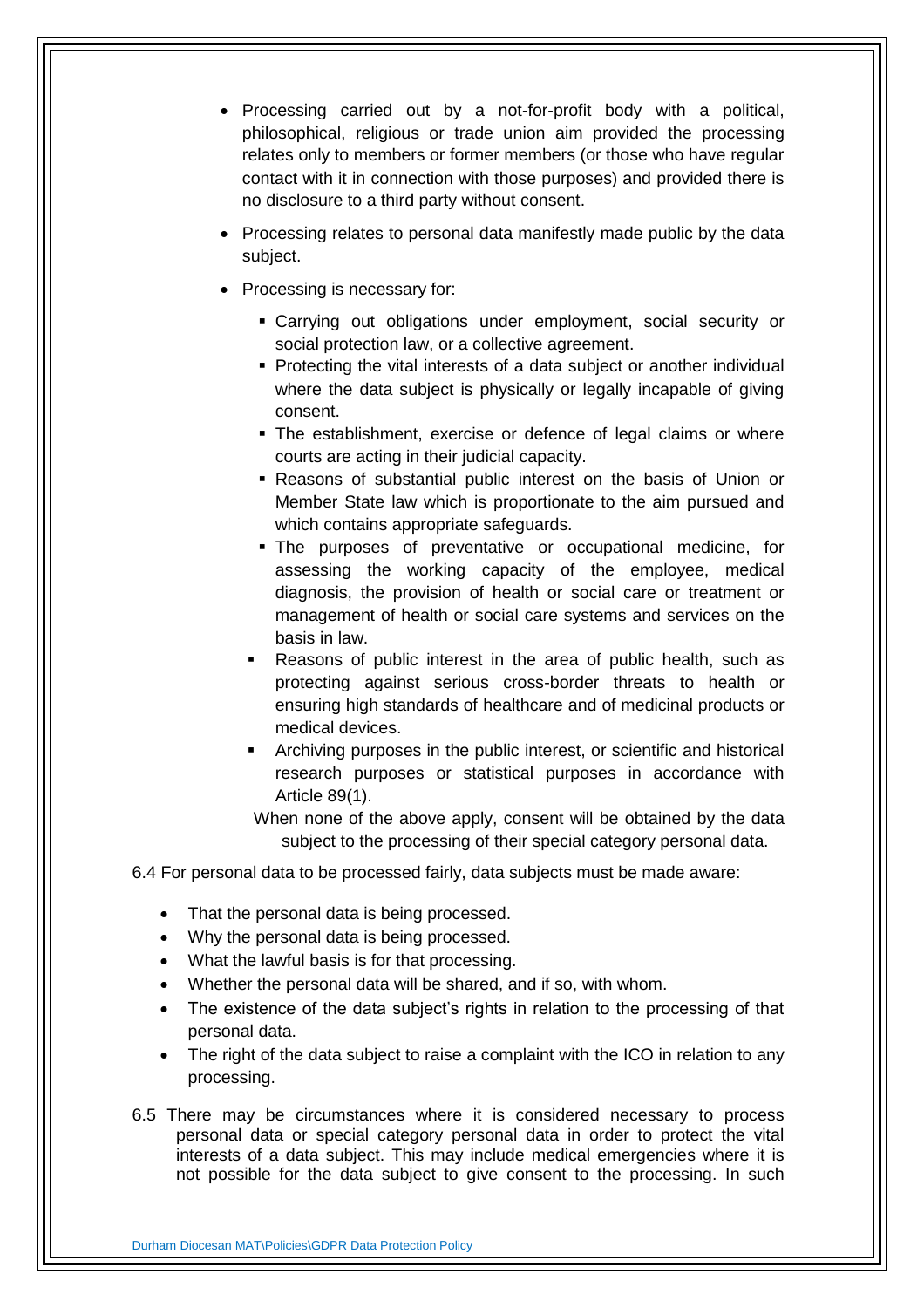circumstances, the DPO will be consulted and a decision made only after seeking further clarification.

## <span id="page-8-0"></span>**7. Consent**

- 7.1. Consent must be a positive indication. It cannot be inferred from silence, inactivity or pre-ticked boxes.
- 7.2. Consent will only be accepted where it is freely given, specific, informed and an unambiguous indication of the individual's wishes.
- 7.3. Where consent is given, a record will be kept documenting how and when consent was given.
- 7.4. The school ensures that consent mechanisms meet the standards of the UK GDPR. Where the standard of consent cannot be met, an alternative legal basis for processing the data must be found, or the processing must cease.
- 7.5. Consent accepted under the DPA will be reviewed to ensure it meets the standards of the UK GDPR; however, acceptable consent obtained under the DPA will not be reobtained.
- 7.6. Consent can be withdrawn by the individual at any time.
- 7.7. When pupils and staff join the school, the staff member or pupil (or, where appropriate, pupil's parent) will be required to complete a consent form for personal data use. This consent form deals with the taking and use of photographs and videos, amongst other things. Where appropriate, third parties may also be required to compete a consent form.
- 7.8. Where a child is under the age of **13** the consent of parents will be sought prior to the processing of their data, except where the processing is related to preventative or counselling services offered directly to a child.

## <span id="page-8-1"></span>**8. The right to be informed**

- 8.1. The privacy notice supplied to individuals in regards to the processing of their personal data will be written in clear, plain language which is concise, transparent, easily accessible and free of charge.
- 8.2. If services are offered directly to a child, the school will ensure that the privacy notice is written in a clear, plain manner that the child will understand.
- 8.3. In relation to data obtained both directly from the data subject and not obtained directly from the data subject, the following information will be supplied within the privacy notice:
	- The identity and contact details of the controller (and where applicable, the controller's representative) and the DPO.
	- The purpose of, and the legal basis for, processing the data.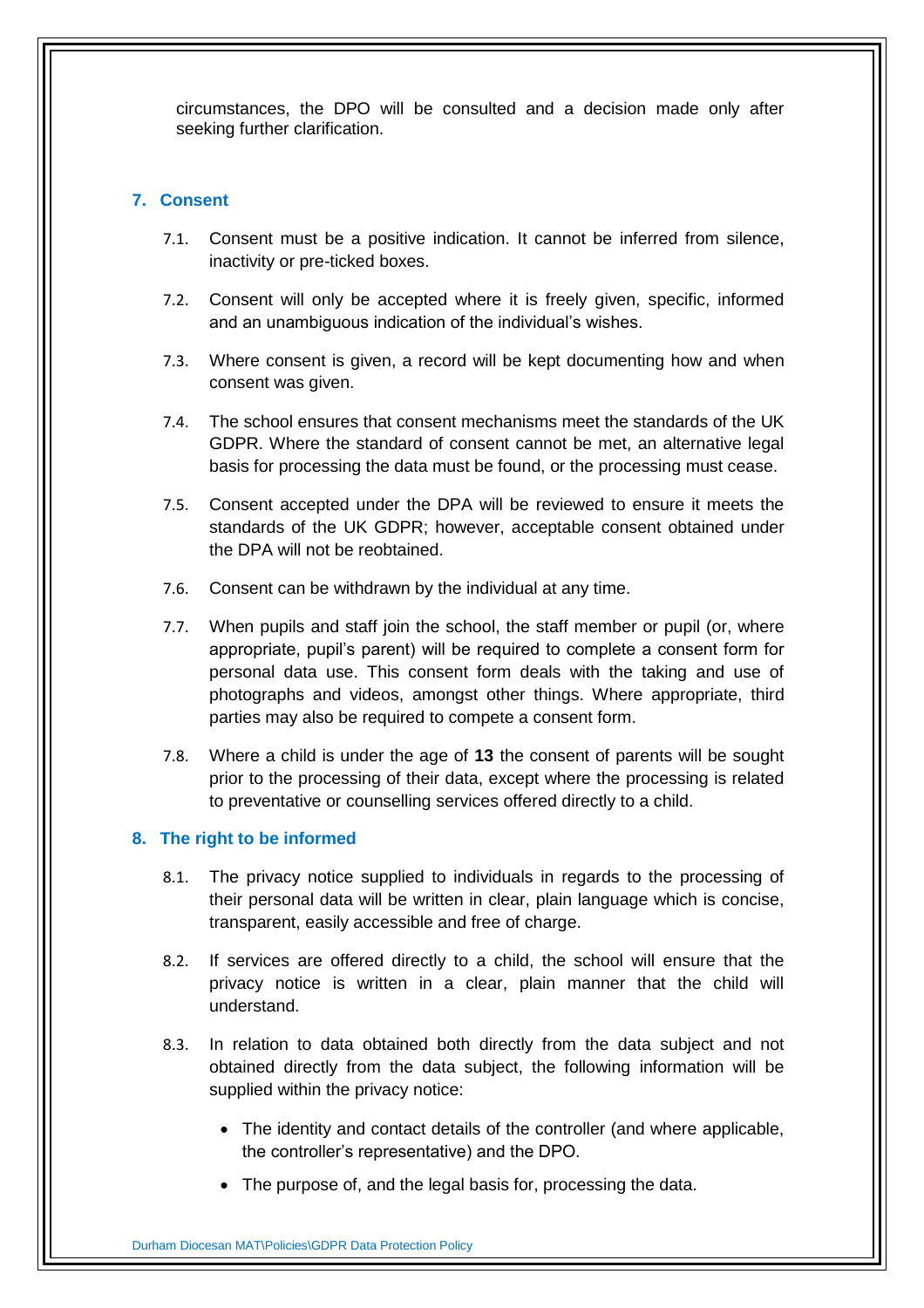- The legitimate interests of the controller or third party.
- Any recipient or categories of recipients of the personal data.
- Details of transfers to third countries and the safeguards in place.
- The retention period of criteria used to determine the retention period.
- The existence of the data subject's rights, including the right to:
	- Withdraw consent at any time.
	- **-** Lodge a complaint with a supervisory authority.
- The existence of automated decision making, including profiling, how decisions are made, the significance of the process and the consequences.
- 8.4. Where data is obtained directly from the data subject, information regarding whether the provision of personal data is part of a statutory or contractual requirement, as well as any possible consequences of failing to provide the personal data, will be provided.
- 8.5. Where data is not obtained directly from the data subject, information regarding the categories of personal data that the school holds, the source that the personal data originates from and whether it came from publicly accessible sources, will be provided.
- 8.6. For data obtained directly from the data subject, this information will be supplied at the time the data is obtained.
- 8.7. In relation to data that is not obtained directly from the data subject, this information will be supplied:
	- Within one month of having obtained the data.
	- If disclosure to another recipient is envisaged, at the latest, before the data are disclosed.
	- If the data are used to communicate with the individual, at the latest, when the first communication takes place.

#### <span id="page-9-0"></span>**9. The right of access**

- 9.1. Individuals have the right to obtain confirmation that their data is being processed.
- 9.2. Individuals have the right to submit a subject access request (SAR) to gain access to their personal data in order to verify the lawfulness of the processing.
- 9.3. The school will verify the identity of the person making the request before any information is supplied.
- 9.4. A copy of the information will be supplied to the individual free of charge; however, the school may impose a 'reasonable fee' to comply with requests for further copies of the same information.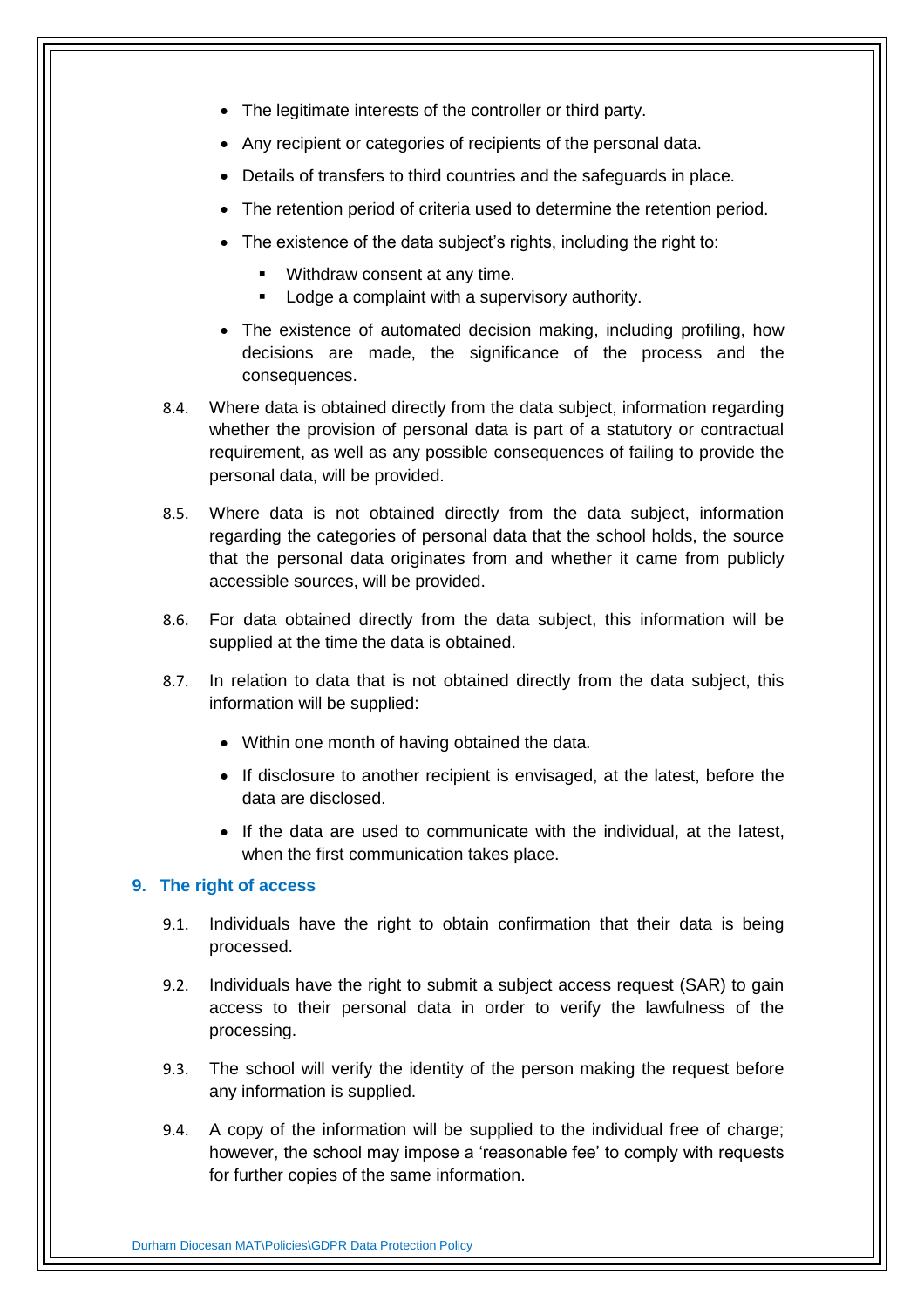- 9.5. Where a SAR has been made electronically, the information will be provided in a commonly used electronic format.
- 9.6. Where a request is manifestly unfounded, excessive or repetitive, a reasonable fee will be charged.
- 9.7. All fees will be based on the administrative cost of providing the information.
- 9.8. All requests will be responded to without delay and at the latest, within one month of receipt.
- 9.9. In the event of numerous or complex requests, the period of compliance will be extended by a further two months. The individual will be informed of this extension, and will receive an explanation of why the extension is necessary, within one month of the receipt of the request.
- 9.10. Where a request is manifestly unfounded or excessive, the school holds the right to refuse to respond to the request. The individual will be informed of this decision and the reasoning behind it, as well as their right to complain to the supervisory authority and to a judicial remedy, within one month of the refusal.
- 9.11. In the event that a large quantity of information is being processed about an individual, the school will ask the individual to specify the information the request is in relation to.

#### <span id="page-10-0"></span>**10. The right to rectification**

- 10.1. Individuals are entitled to have any inaccurate or incomplete personal data rectified.
- 10.2. Where the personal data in question has been disclosed to third parties, the school will inform them of the rectification where possible.
- 10.3. Where appropriate, the school will inform the individual about the third parties that the data has been disclosed to.
- 10.4. Requests for rectification will be responded to within one month; this will be extended by two months where the request for rectification is complex.
- 10.5. Where no action is being taken in response to a request for rectification, the school will explain the reason for this to the individual, and will inform them of their right to complain to the supervisory authority and to a judicial remedy.

#### <span id="page-10-1"></span>**11. The right to erasure**

- 11.1. Individuals hold the right to request the deletion or removal of personal data where there is no compelling reason for its continued processing.
- 11.2. Individuals have the right to erasure in the following circumstances:
	- Where the personal data is no longer necessary in relation to the purpose for which it was originally collected/processed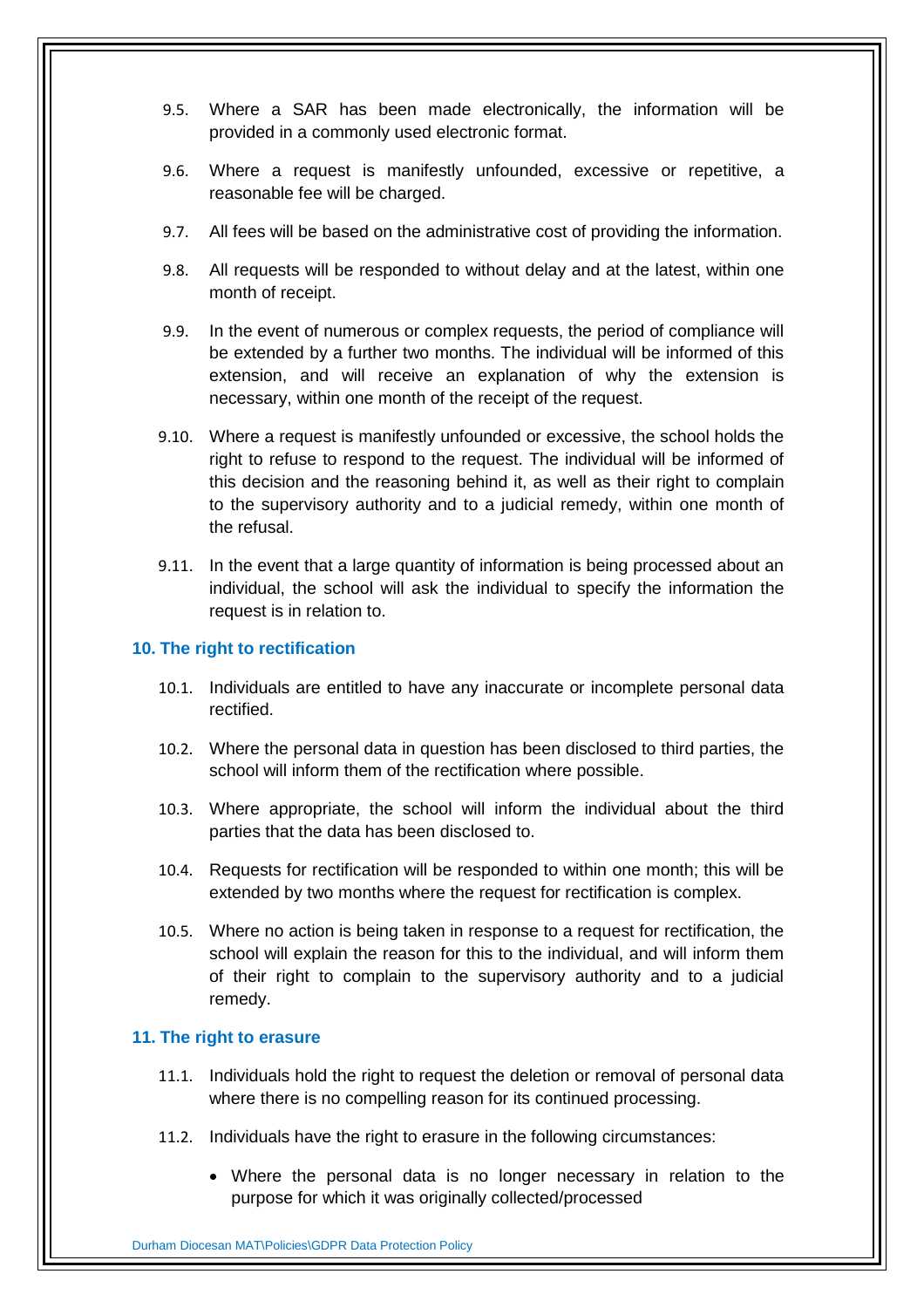- When the individual withdraws their consent
- When the individual objects to the processing and there is no overriding legitimate interest for continuing the processing
- The personal data was unlawfully processed
- The personal data is required to be erased in order to comply with a legal obligation
- The personal data is processed in relation to the offer of information society services to a child
- 11.3. The school has the right to refuse a request for erasure where the personal data is being processed for the following reasons:
	- To exercise the right of freedom of expression and information
	- To comply with a legal obligation for the performance of a public interest task or exercise of official authority
	- For public health purposes in the public interest
	- For archiving purposes in the public interest, scientific research, historical research or statistical purposes
	- The exercise or defence of legal claims
- 11.4. As a child may not fully understand the risks involved in the processing of data when consent is obtained, special attention will be given to existing situations where a child has given consent to processing and they later request erasure of the data, regardless of age at the time of the request.
- 11.5. Where personal data has been disclosed to third parties, they will be informed about the erasure of the personal data, unless it is impossible or involves disproportionate effort to do so.
- 11.6. Where personal data has been made public within an online environment, the school will inform other organisations who process the personal data to erase links to and copies of the personal data in question.

#### <span id="page-11-0"></span>**12. The right to restrict processing**

- 12.1. Individuals have the right to block or suppress the school's processing of personal data.
- 12.2. In the event that processing is restricted, the school will store the personal data, but not further process it, guaranteeing that just enough information about the individual has been retained to ensure that the restriction is respected in future.
- 12.3. The school will restrict the processing of personal data in the following circumstances:
	- Where an individual contests the accuracy of the personal data, processing will be restricted until the school has verified the accuracy of the data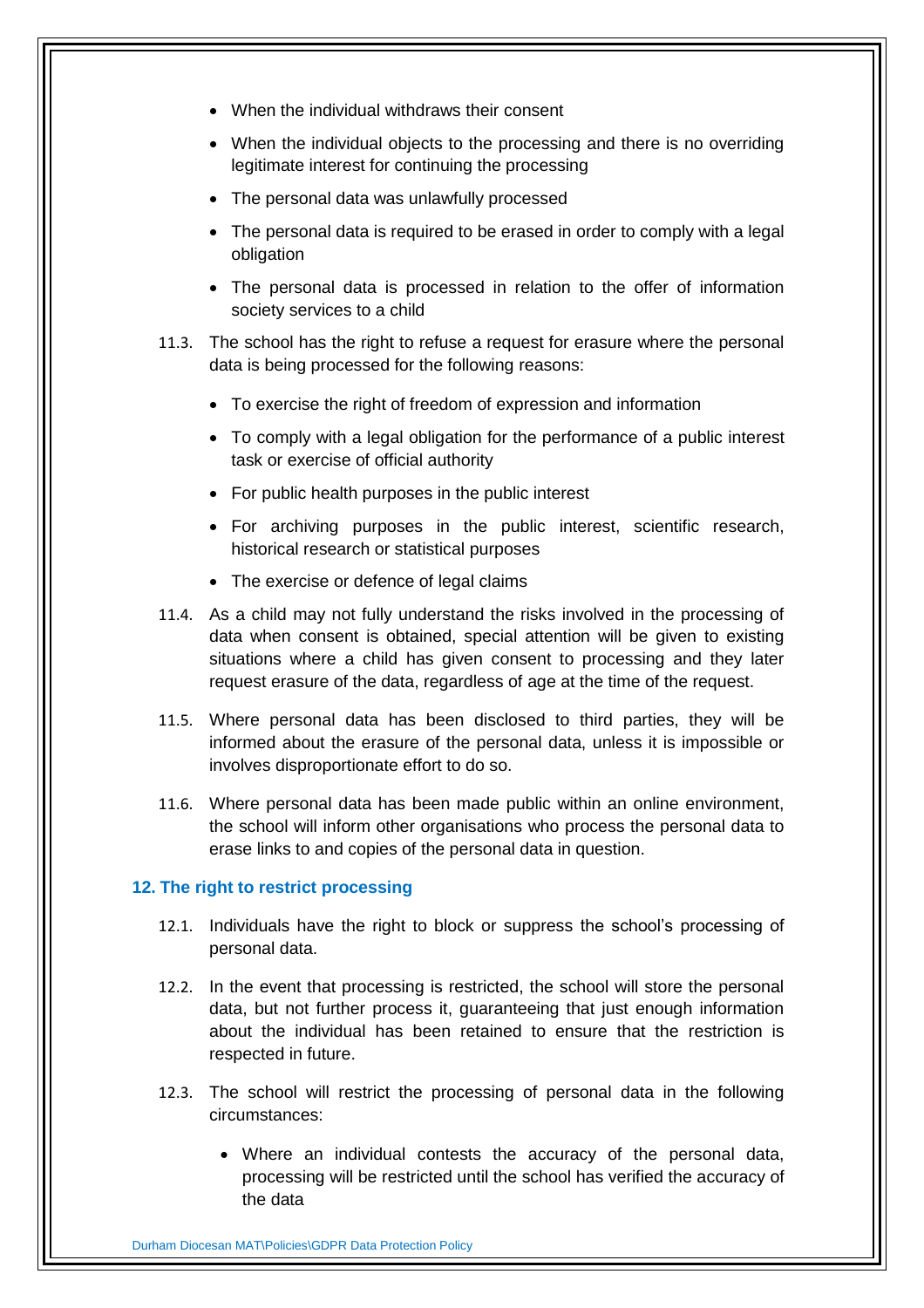- Where an individual has objected to the processing and the school is considering whether their legitimate grounds override those of the individual
- Where processing is unlawful and the individual opposes erasure and requests restriction instead
- Where the school no longer needs the personal data but the individual requires the data to establish, exercise or defend a legal claim
- 12.4. If the personal data in question has been disclosed to third parties, the school will inform them about the restriction on the processing of the personal data, unless it is impossible or involves disproportionate effort to do so.
- 12.5. The school will inform individuals when a restriction on processing has been lifted.

### <span id="page-12-0"></span>**13. The right to data portability**

- 13.1. Individuals have the right to obtain and reuse their personal data for their own purposes across different services.
- 13.2. Personal data can be easily moved, copied or transferred from one IT environment to another in a safe and secure manner, without hindrance to usability.
- 13.3. The right to data portability only applies in the following cases:
	- To personal data that an individual has provided to a controller
	- Where the processing is based on the individual's consent or for the performance of a contract
	- When processing is carried out by automated means
- 13.4. Personal data will be provided in a structured, commonly used and machine-readable form.
- 13.5. The school will provide the information free of charge.
- 13.6. Where feasible, data will be transmitted directly to another organisation at the request of the individual.
- 13.7. The school is not required to adopt or maintain processing systems which are technically compatible with other organisations.
- 13.8. In the event that the personal data concerns more than one individual, the school will consider whether providing the information would prejudice the rights of any other individual.
- 13.9. The school will respond to any requests for portability within one month.
- 13.10. Where the request is complex, or a number of requests have been received, the timeframe can be extended by two months, ensuring that the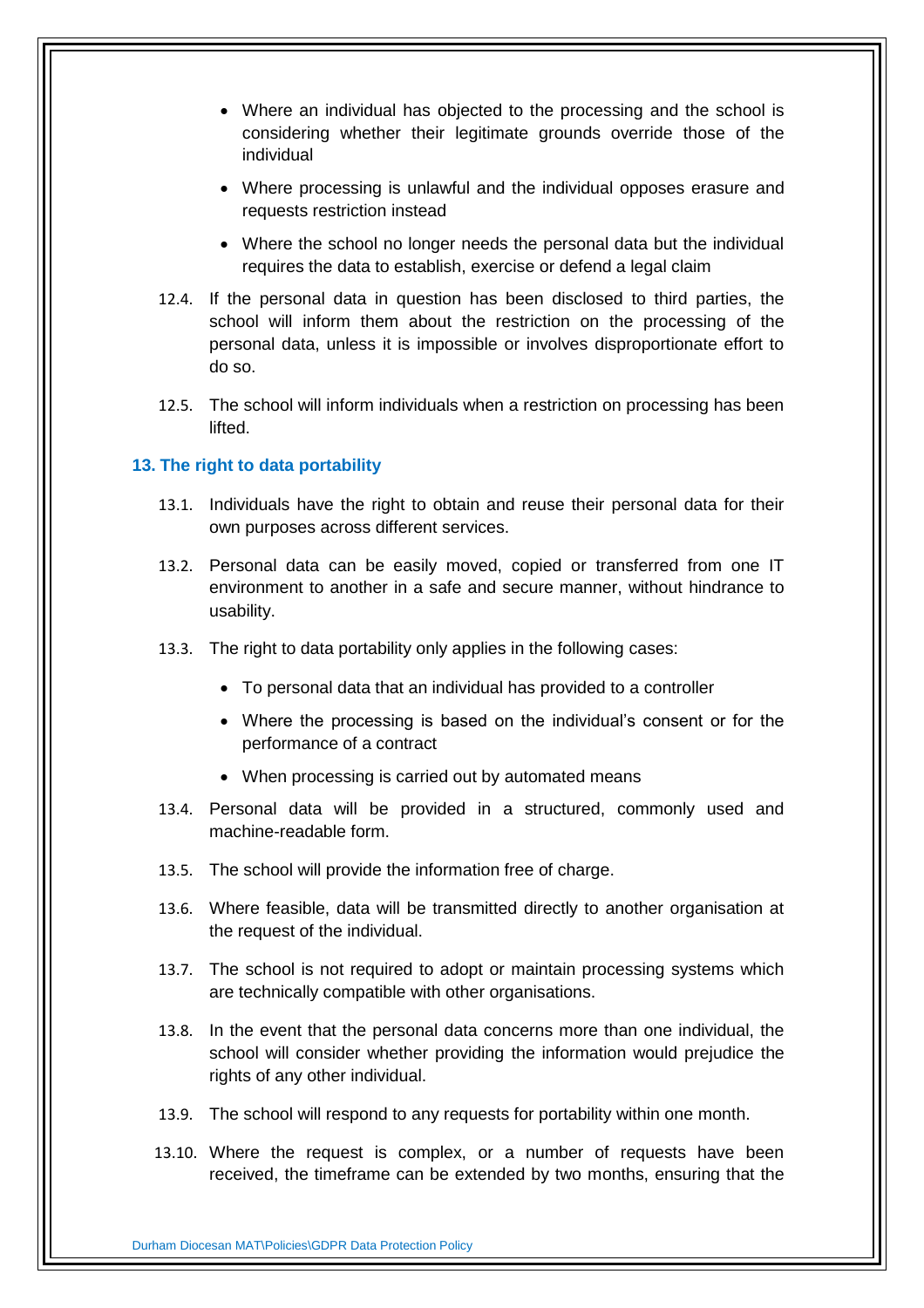individual is informed of the extension and the reasoning behind it within one month of the receipt of the request.

13.11. Where no action is being taken in response to a request, the school will, without delay and at the latest within one month, explain to the individual the reason for this and will inform them of their right to complain to the supervisory authority and to a judicial remedy.

## <span id="page-13-0"></span>**14. The right to object**

- 14.1. The school will inform individuals of their right to object at the first point of communication, and this information will be outlined in the privacy notice and explicitly brought to the attention of the data subject, ensuring that it is presented clearly and separately from any other information.
- 14.2. Individuals have the right to object to the following:
	- Processing based on legitimate interests or the performance of a task in the public interest
	- Direct marketing
	- Processing for purposes of scientific or historical research and statistics.
- 14.3. Where personal data is processed for the performance of a legal task or legitimate interests:
	- An individual's grounds for objecting must relate to his or her particular situation.
	- The school will stop processing the individual's personal data unless the processing is for the establishment, exercise or defence of legal claims, or, where the school can demonstrate compelling legitimate grounds for the processing, which override the interests, rights and freedoms of the individual.
- 14.4. Where personal data is processed for direct marketing purposes:
	- The school will stop processing personal data for direct marketing purposes as soon as an objection is received.
	- The school cannot refuse an individual's objection regarding data that is being processed for direct marketing purposes.
- 14.5. Where personal data is processed for research purposes:
	- The individual must have grounds relating to their particular situation in order to exercise their right to object.
	- Where the processing of personal data is necessary for the performance of a public interest task, the school is not required to comply with an objection to the processing of the data.
- 14.6. Where the processing activity is outlined above, but is carried out online, the school will offer a method for individuals to object online.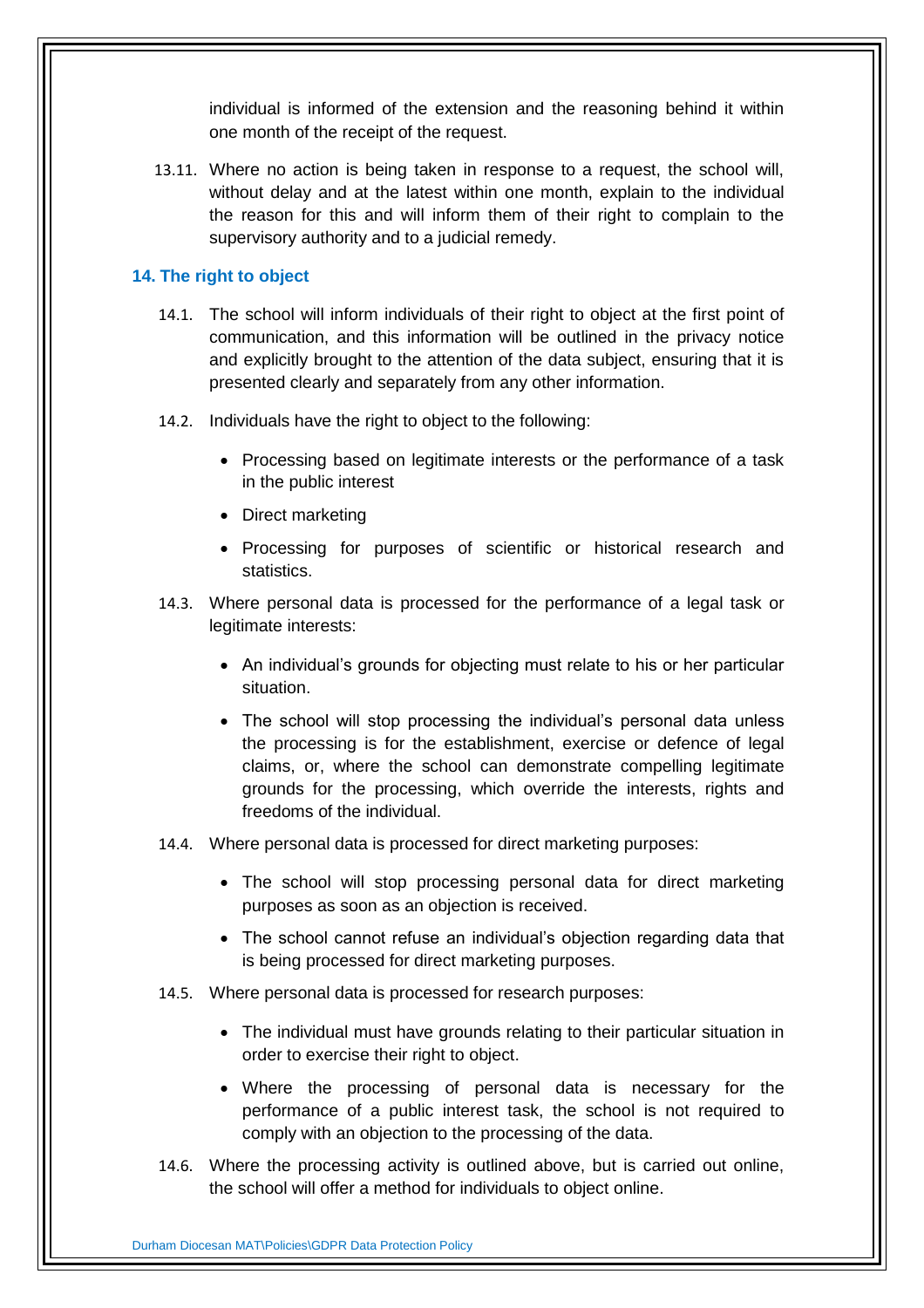## <span id="page-14-0"></span>**15. Automated decision making and profiling**

- 15.1. Individuals have the right not to be subject to a decision when:
	- It is based on automated processing, e.g. profiling.
	- It produces a legal effect or a similarly significant effect on the individual.
- 15.2. The school will take steps to ensure that individuals are able to obtain human intervention, express their point of view, and obtain an explanation of the decision and challenge it.
- 15.3. When automatically processing personal data for profiling purposes, the school will ensure that the appropriate safeguards are in place, including:
	- Ensuring processing is fair and transparent by providing meaningful information about the logic involved, as well as the significance and the predicted impact.
	- Using appropriate mathematical or statistical procedures.
	- Implementing appropriate technical and organisational measures to enable inaccuracies to be corrected and minimise the risk of errors.
	- Securing personal data in a way that is proportionate to the risk to the interests and rights of the individual and prevents discriminatory effects.
- 15.4. Automated decisions must not concern a child or be based on the processing of sensitive data, unless:
	- The school has the explicit consent of the individual.
	- The processing is necessary for reasons of substantial public interest on the basis of Union/Member State law.

## <span id="page-14-1"></span>**16. Data Protection by design and default and Data Impact Assessments**

- 16.1. The school will act in accordance with the UK GDPR by adopting a data protection by design and default approach and implementing technical and organisational measures which demonstrate how the school has considered and integrated data protection into processing activities.
- 16.2. Data protection impact assessments (DPIAs) will be used to identify the most effective method of complying with the school's data protection obligations and meeting individuals' expectations of privacy.
- 16.3. DPIAs will allow the school to identify and resolve problems at an early stage, thus reducing associated costs and preventing damage from being caused to the school's reputation which might otherwise occur.
- 16.4. A DPIA will be carried out when using new technologies or when the processing is likely to result in a high risk to the rights and freedoms of individuals.
- 16.5. A DPIA will be used for more than one project, where necessary.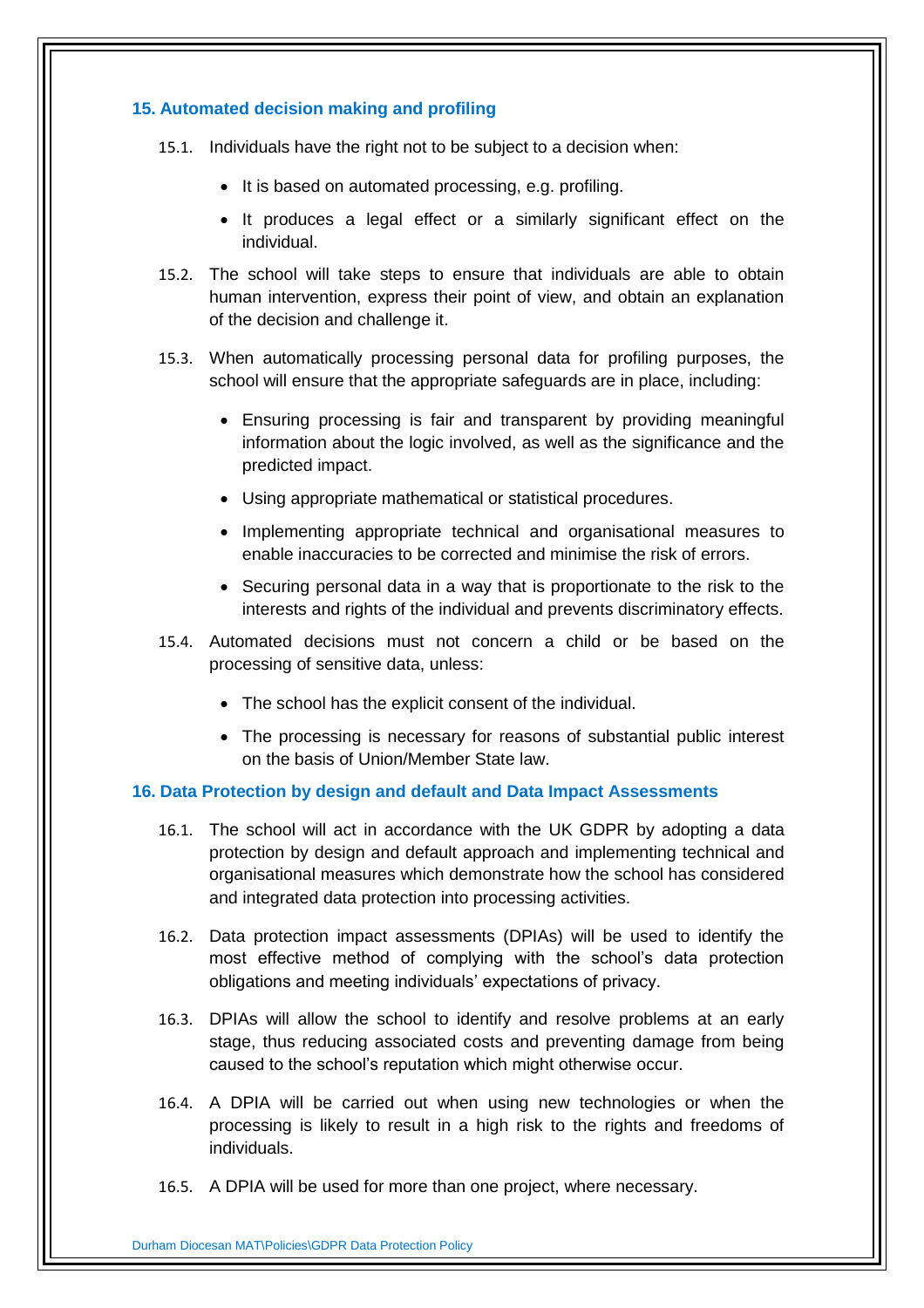- 16.6. High risk processing includes, but is not limited to, the following:
	- Systematic and extensive processing activities, such as profiling
	- Large scale processing of special categories of data or personal data which is in relation to criminal convictions or offences
	- The use of CCTV.
- 16.7. The school will ensure that all DPIAs include the following information:
	- A description of the processing operations and the purposes
	- An assessment of the necessity and proportionality of the processing in relation to the purpose
	- An outline of the risks to individuals
	- The measures implemented in order to address risk
- 16.8. Where a DPIA indicates high risk data processing, the school will consult the ICO to seek its opinion as to whether the processing operation complies with the GDPR.

#### <span id="page-15-0"></span>**17. Data breaches**

- 17.1. The term 'personal data breach' refers to a breach of security which has led to the destruction, loss, alteration, unauthorised disclosure of, or access to, personal data.
- 17.2. The **Headteacher** will ensure that all staff members are made aware of, and understand, what constitutes a data breach as part of their CPD training.
- 17.3. Where a breach is likely to result in a risk to the rights and freedoms of individuals, the relevant supervisory authority will be informed.
- 17.4. All notifiable breaches will be reported to the relevant supervisory authority within 72 hours of the school becoming aware of it.
- 17.5. The risk of the breach having a detrimental effect on the individual, and the need to notify the relevant supervisory authority, will be assessed on a case-by-case basis.
- 17.6. In the event that a breach is likely to result in a high risk to the rights and freedoms of an individual, the school will notify those concerned directly.
- 17.7. A 'high risk' breach means that the threshold for notifying the individual is higher than that for notifying the relevant supervisory authority.
- 17.8. In the event that a breach is sufficiently serious, the public will be notified without undue delay.
- 17.9. Effective and robust breach detection, investigation and internal reporting procedures are in place at the school, which facilitate decision-making in relation to whether the relevant supervisory authority or the public need to be notified.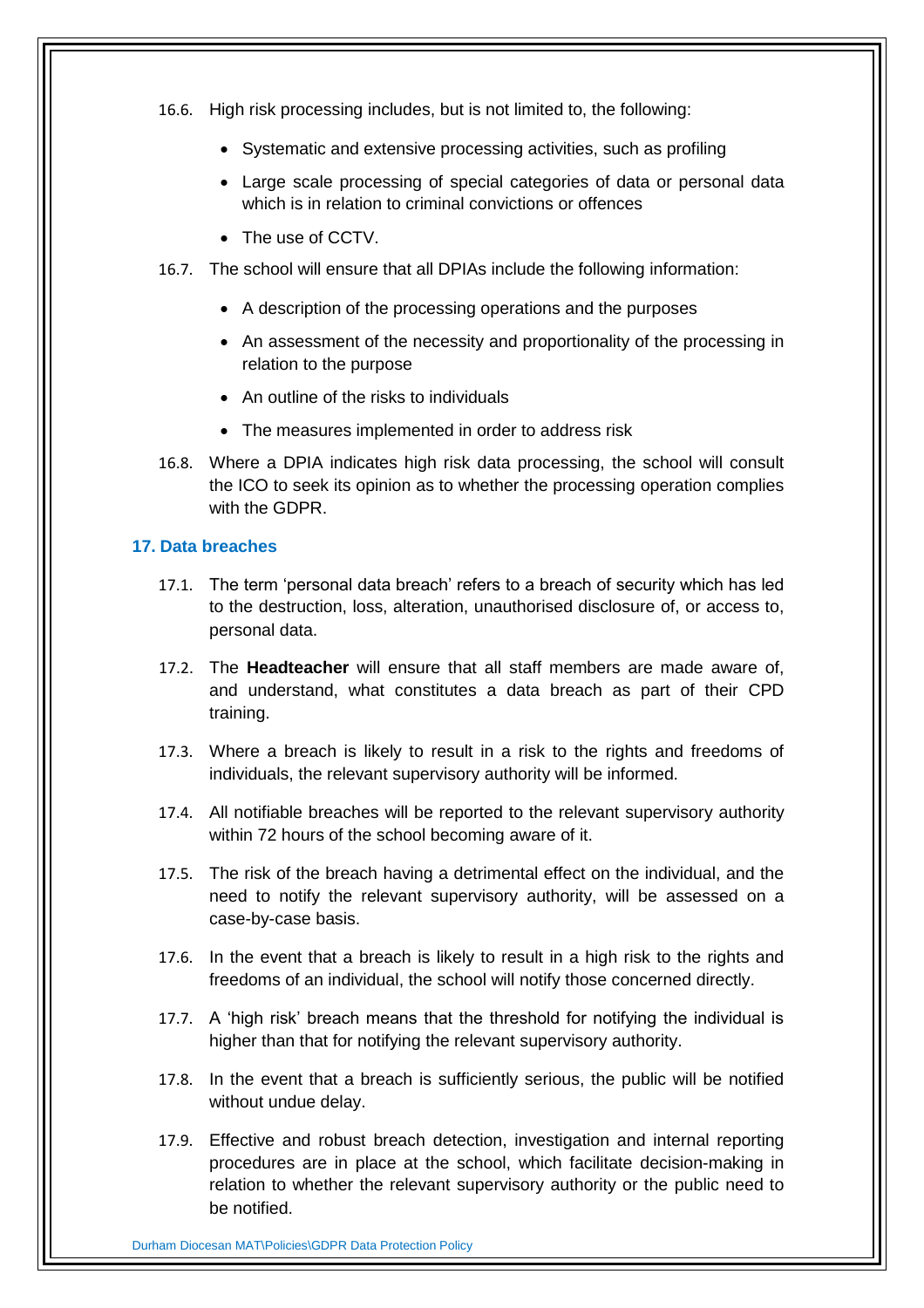- 17.10. Within a breach notification, the following information will be outlined:
	- The nature of the personal data breach, including the categories and approximate number of individuals and records concerned
	- The name and contact details of the DPO
	- An explanation of the likely consequences of the personal data breach
	- A description of the proposed measures to be taken to deal with the personal data breach
	- Where appropriate, a description of the measures taken to mitigate any possible adverse effects
- 17.11. Failure to report a breach when required to do so may result in a fine, as well as a fine for the breach itself.

### <span id="page-16-0"></span>**18. Data security**

- 18.1. Confidential paper records will be kept in a locked filing cabinet, drawer or safe, with restricted access.
- 18.2. Confidential paper records will not be left unattended or in clear view anywhere with general access.
- 18.3. Digital data is coded, encrypted or password-protected, both on a local hard drive and on a network drive that is regularly backed up off-site.
- 18.4. Where data is saved on removable storage or a portable device, the device will be kept in a locked filing cabinet, drawer or safe when not in use.
- 18.5. Memory sticks will not be used to hold personal information unless they are password-protected and fully encrypted.
- 18.6. All electronic devices are password-protected to protect the information on the device in case of theft.
- 18.7. Where possible, the school enables electronic devices to allow the remote blocking or deletion of data in case of theft.
- 18.8. Staff, directors and academy councillors will not use their personal laptops or computers for school purposes.
- 18.9. All necessary members of staff are provided with their own secure login and password, and every computer regularly prompts users to change their password.
- 18.10. Emails containing sensitive or confidential information are passwordprotected if there are unsecure servers between the sender and the recipient.
- 18.11. Circular emails to parents are sent blind carbon copy (bcc), so email addresses are not disclosed to other recipients.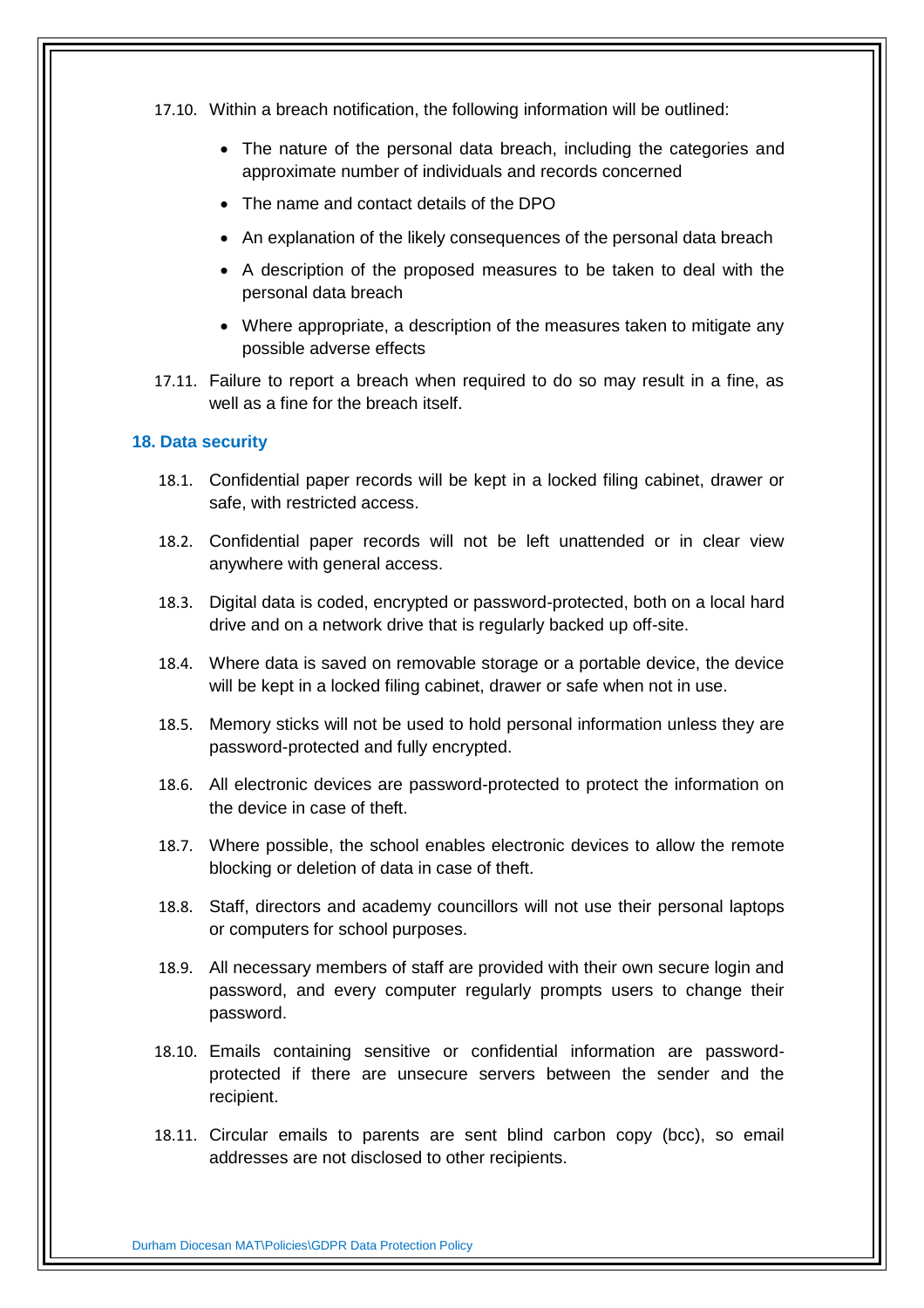- 18.12. When sending confidential information by fax, staff will always check that the recipient is correct before sending.
- 18.13. Where personal information that could be considered private or confidential is taken off the premises, either in electronic or paper format, staff will take extra care to follow the same procedures for security, e.g. keeping devices under lock and key. The person taking the information from the school premises accepts full responsibility for the security of the data.
- 18.14. Before sharing data, all staff members will ensure:
	- They are allowed to share it.
	- That adequate security is in place to protect it.
	- Who will receive the data has been outlined in a privacy notice.
- 18.15. Under no circumstances are visitors allowed access to confidential or personal information. Visitors to areas of the school containing sensitive information are supervised at all times.
- 18.16. The physical security of the school's buildings and storage systems, and access to them, is reviewed on a **termly** basis. If an increased risk in vandalism/burglary/theft is identified, extra measures to secure data storage will be put in place.
- 18.17. DNDLT takes its duties under the UK GDPR seriously and any unauthorised disclosure may result in disciplinary action.
- 18.18. The school business manager (SBM) is responsible for ensuring continuity and recovery measures are in place to ensure the security of protected data.
- 18.19. When disposing of data, paper documents will be shredded and digital storage devices will be physically destroyed when they are no longer required. ICT assets will be disposed of in accordance with the ICO's guidance on the disposal of ICT assets.
- 18.20. The school holds the right to take the necessary disciplinary action against a staff member if they believe them to be in breach of the above security measures.

# <span id="page-17-0"></span>**19. Safeguarding**

19.1 The DNDLT and the school understand that the UK GDPR does not prevent or limit the sharing of information for the purposes of keeping children safe.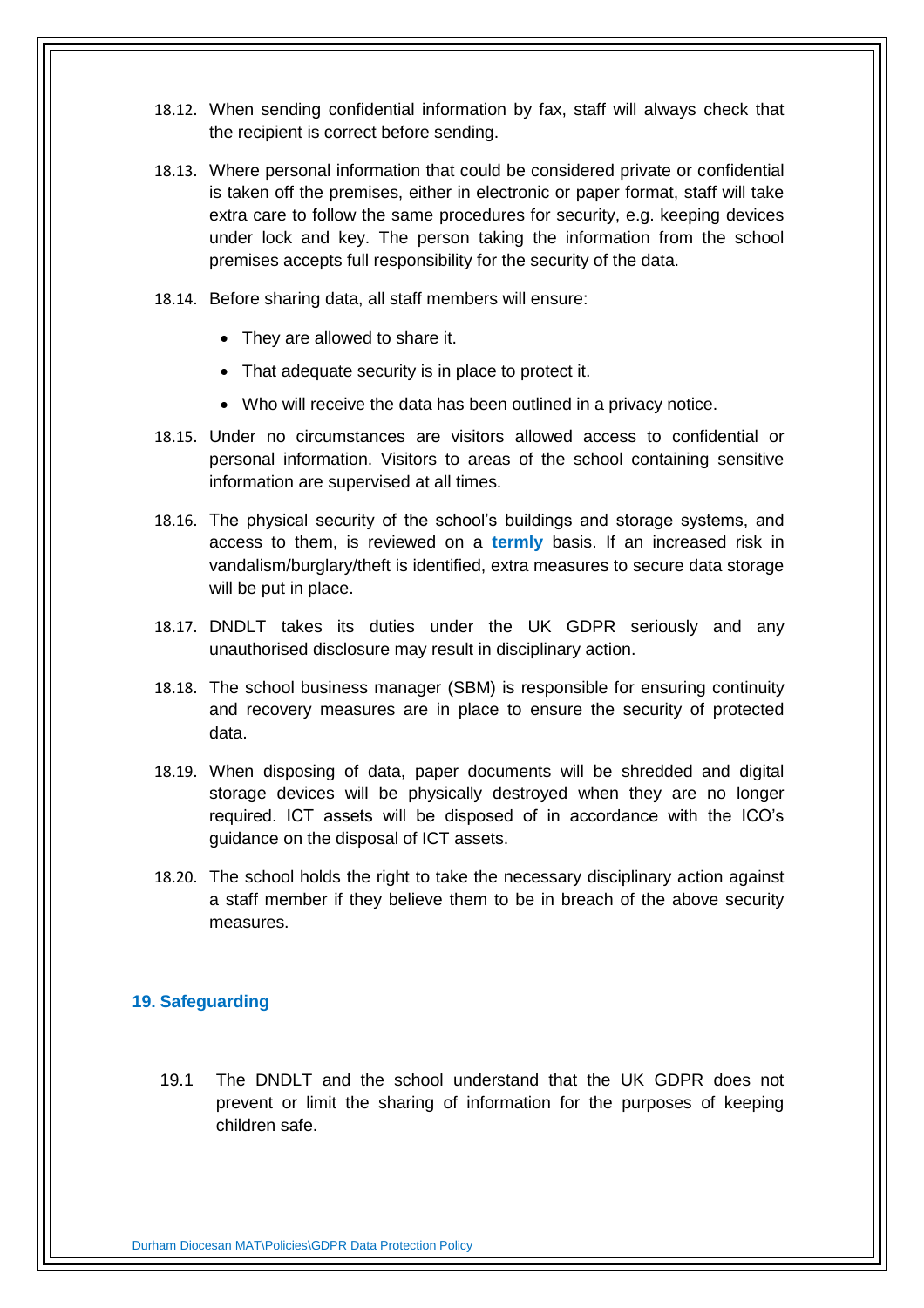- 19.2 The school will ensure that information pertinent to identify, assess and respond to risks or concerns about the safety of a child is shared with the relevant individuals or agencies proactively and as soon as is reasonably possible. Where there is doubt over whether safeguarding information is to be shared, especially with other agencies, the DSL will ensure that they record the following information:
	- Whether data was shared
	- What data was shared
	- With whom data was shared
	- For what reason data was shared
	- Where a decision has been made not to seek consent from the data subject or their parent
	- The reason that consent has not been sought, where appropriate
- 19.3 The school will aim to gain consent to share information where appropriate; however, will not endeavour to gain consent if to do so would place a child at risk. The school will manage all instances of data sharing for the purposes of keeping a child safe in line with the Child Protection and Safeguarding Policy.

# **20. Publication of information**

- 20.1. Classes of information that will be made routinely available include:
	- Policies and procedures
	- Minutes of meetings
	- Annual reports
	- Financial information
- 20.2. Classes of information specified above are made available quickly and easily on request.
- 20.3. DNDLT or the school will not publish any personal information, including photos, on their websites without the permission of the affected individual.
- 20.4. When uploading information to the school website, staff are considerate of any metadata or deletions which could be accessed in documents and images on the site.

## <span id="page-18-0"></span>**21. CCTV and photography**

- 21.1. The school understands that recording images of identifiable individuals constitutes as processing personal information, so it is done in line with data protection principles and the CCTV and surveillance policy.
- 21.2. The school notifies all pupils, staff and visitors of the purpose for collecting CCTV images via notice boards, letters and email.
	- 21.3. Cameras are only placed where they do not intrude on anyone's privacy and are necessary to fulfil their purpose.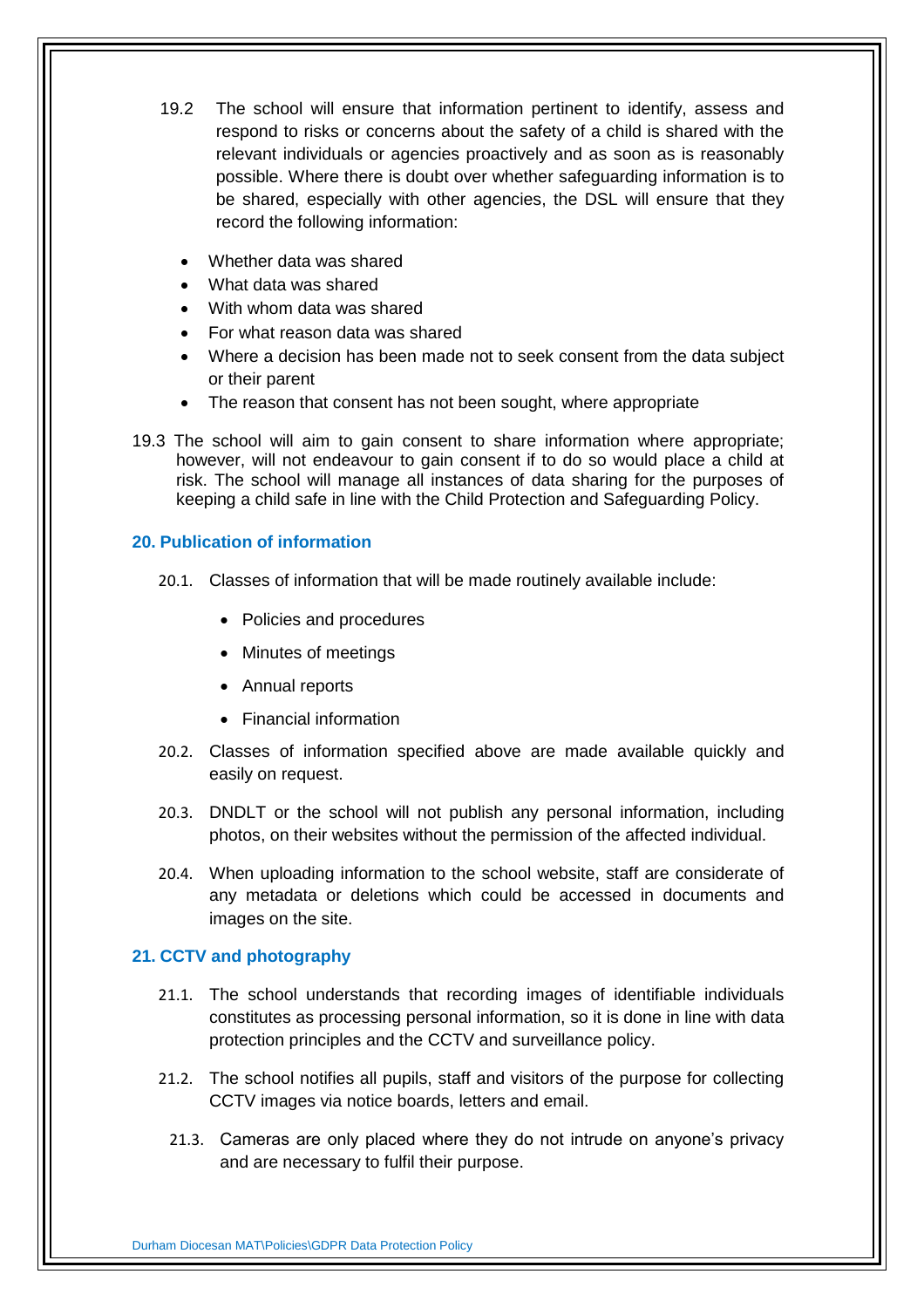- 21.4. All CCTV footage will be kept for a maximum of **six months** for security purposes; the **SBM** is responsible for keeping the records secure and allowing access.
- 21.5. The school will always indicate its intentions for taking photographs of pupils and will retrieve permission before publishing them.
- 21.6. If the school wishes to use images/video footage of pupils in a publication, such as the school website, prospectus, or recordings of school plays, written permission will be sought for the particular usage from the parent of the pupil.
- 21.7. Precautions are taken when publishing photographs of pupils, in print, video or on the school website.
- 21.8. Images captured by individuals for recreational/personal purposes, and videos made by parents for family use, are exempt from the GDPR.
- 21.9. Parents and others attending school events are able to take photographs and videos of those events as long as they are for domestic purposes only. Photographs or videos being used for any other purpose are prohibited to be taken by parents or visitors to the school.
- 21.10. The school asks that parents and others do not post any images or videos which include any child other than their own child(ren) on any social media or otherwise publish those images or videos.

## <span id="page-19-0"></span>**22. Data retention**

- 22.1. Data will not be kept for longer than is necessary.
- 22.2. Unrequired data will be deleted as soon as practicable.
- 22.3. Some educational records relating to former pupils or employees of the school may be kept for an extended period for legal reasons, but also to enable the provision of references or academic transcripts.
- 22.4. Paper documents will be shredded or pulped, and electronic memories scrubbed clean or destroyed, once the data should no longer be retained.

#### <span id="page-19-1"></span>**23. DBS data**

- 23.1. All data provided by the DBS will be handled in line with data protection legislation; this includes electronic communication.
- 23.2. Data provided by the DBS will never be duplicated.
- 23.3. Any third parties who access DBS information will be made aware of the data protection legislation, as well as their responsibilities as a data handler.

#### <span id="page-19-2"></span>**24. Policy review**